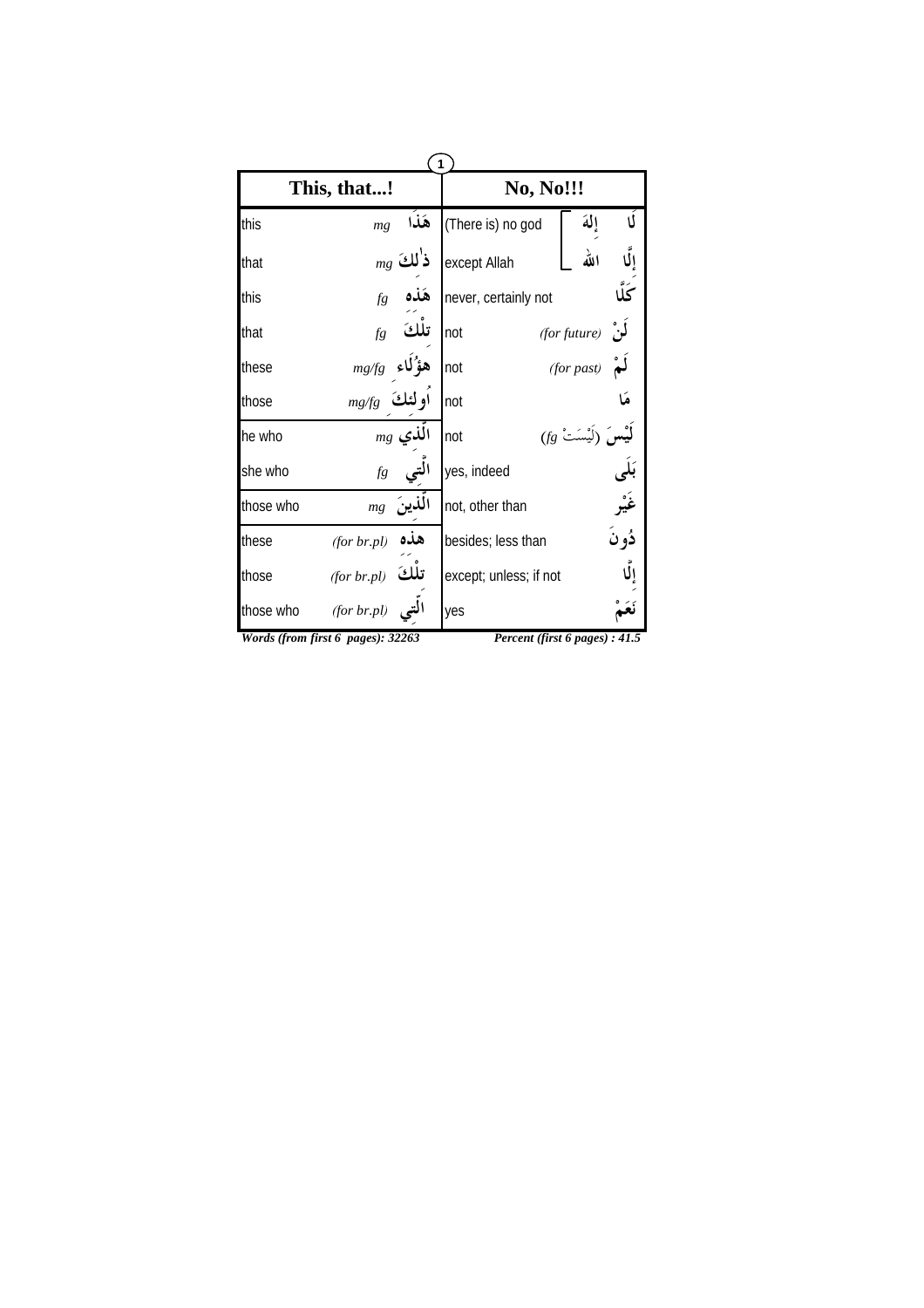|       | $\left( 2\right)$                                                                     |  |                                |  |  |
|-------|---------------------------------------------------------------------------------------|--|--------------------------------|--|--|
|       | <b>Whose?</b>                                                                         |  | Who?                           |  |  |
| his   | $\bullet$ he<br>mg                                                                    |  | $mg$ هُوَ                      |  |  |
| their | $mg \left( \stackrel{\circ}{\bullet} \stackrel{\bullet}{\bullet} \cdots \right)$ them |  | ۿؙمٌ<br>mg                     |  |  |
| your  | $mg$ 3 you                                                                            |  | $_{mg}$ أَنْتَ                 |  |  |
| your  | $mg \stackrel{\circ}{\sim} $ you all                                                  |  | $mg$ أَنْتُم                   |  |  |
| my    | ا …يْ (نِي<br>(me                                                                     |  | أَنَا<br>mg/fg                 |  |  |
| us    | $mg/g$ أنا                                                                            |  | $_{mg/fg}$ نَحْنُ              |  |  |
| her   | $fg$ هَا $\ldots$ she                                                                 |  |                                |  |  |
| their | $f$ لائٌ $\mathbf{h}$ ey                                                              |  | $fg$ هِيَ<br>هُنَّ $fg$        |  |  |
| your  | $fg \rightarrow \dots$ you                                                            |  | $f$ أَلْت                      |  |  |
| their | $(for br.pl)$ هَا:                                                                    |  | $(for \; br.pl)$ هيَ           |  |  |
| their | $dl$ أَمْمَا $\ldots$ those two                                                       |  | هُمَا al                       |  |  |
| your  | $_{dl}$ أ $\ldots$ كُمَا $\vert$ you two                                              |  | $dl$ أَنْتُمَا $l$             |  |  |
|       | Words (from first 6 pages): 32263                                                     |  | Percent (first 6 pages) : 41.5 |  |  |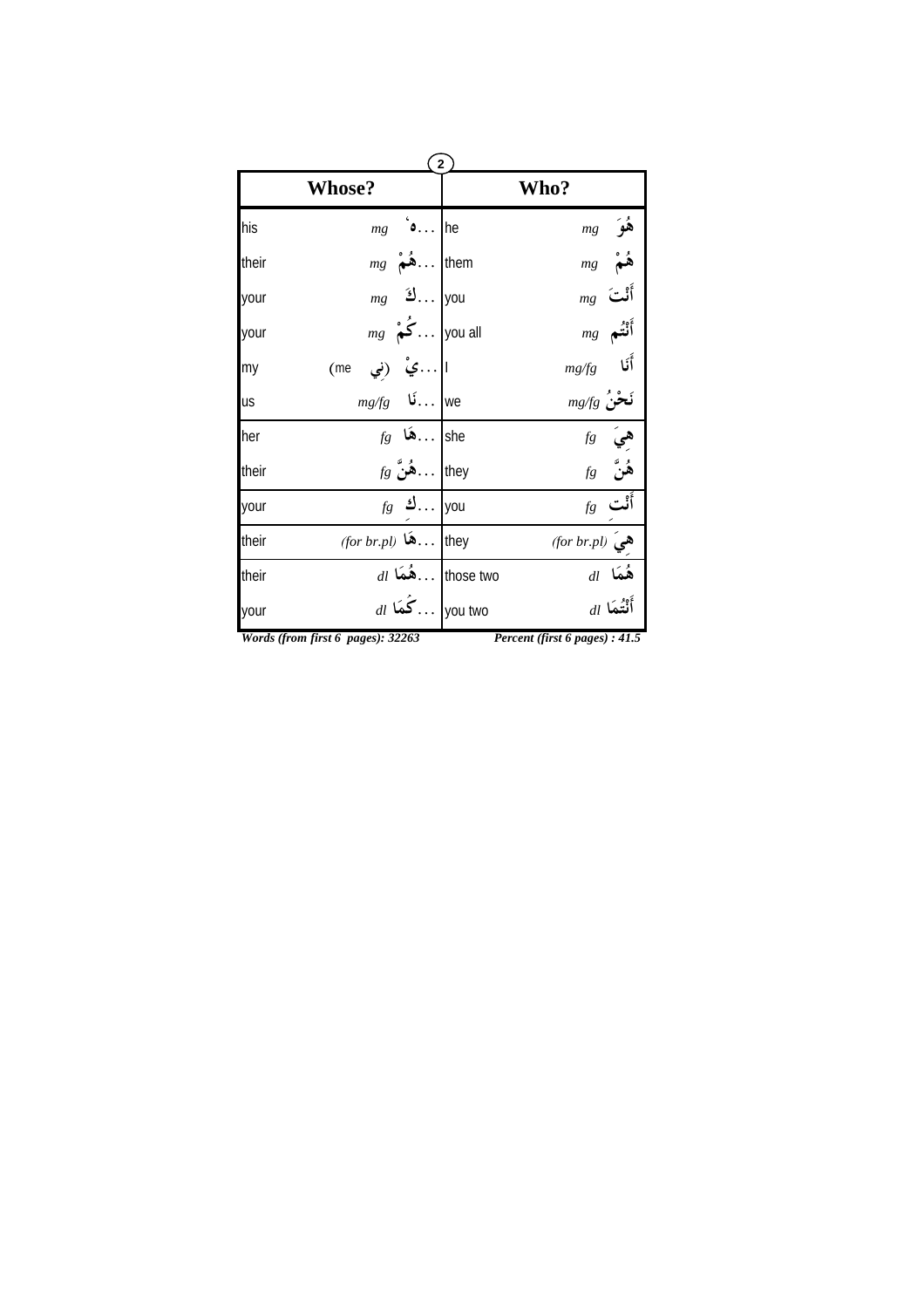|             | <b>Where?</b>                                                                    | <b>Questions!?</b>               |                  |
|-------------|----------------------------------------------------------------------------------|----------------------------------|------------------|
| above, up   | فَوْق                                                                            | what?, that which                | هَا              |
| under       |                                                                                  | who?, the one who                | مَنْ             |
| in front of | <b>بَيْنَ أَيْلدَي،</b> بَيْنَ يَدَيْ                                            | when?, the time when             | مَتى             |
| back, after |                                                                                  | where?                           | أَيْنَ           |
| in front of | أهَام                                                                            | how?                             | كَيْف            |
| behind      | وَدَاء                                                                           | how many?                        | ىخ               |
| right; oath |                                                                                  |                                  | أي <sup>ةٍ</sup> |
| left        | which?<br>( اَيَمِيْن (أَيْمَانا )<br>( wherefrom?, why? <b>سَمَال</b> (شَمَائل) |                                  | أتمى             |
| between     | بَيْن                                                                            | أَ، هَل ?Is? Am? Are? Do? Have ! |                  |
| around      | ځوْل                                                                             | what?                            | مَاذَا           |
| wherever    |                                                                                  | لمكاذا<br>why?                   |                  |
| wherever    | أَيْنَمَا                                                                        | if not; why not                  |                  |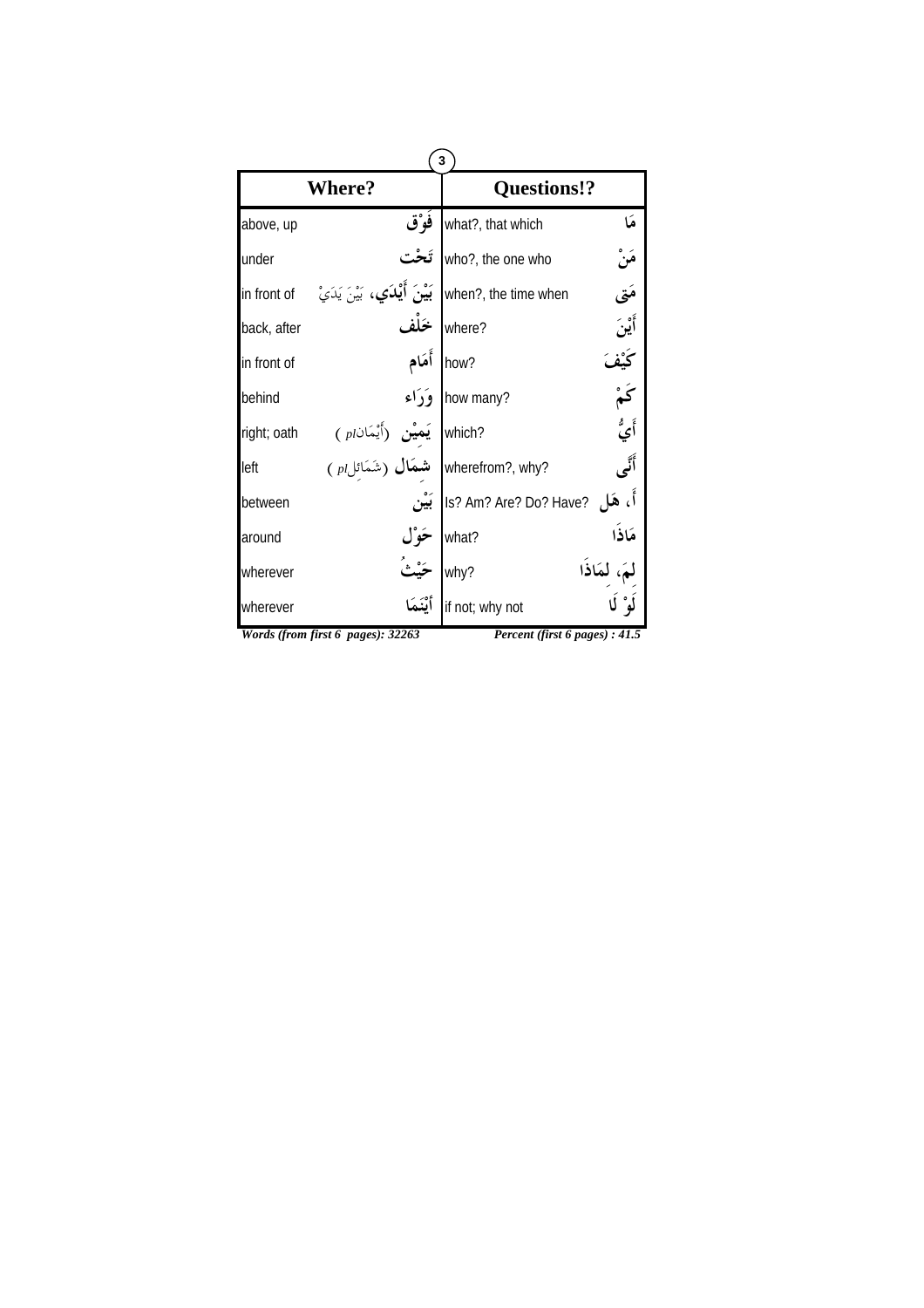| 4                                                               |       |                                           |      |  |
|-----------------------------------------------------------------|-------|-------------------------------------------|------|--|
| <b>Miscellaneous</b>                                            |       | <b>When?, </b>                            |      |  |
| endowed with:<br>$mg$ ذو، ذا، ذي<br>owner of                    |       | before                                    | ۱°ä  |  |
| endowed with;<br>$f$ ذات $f$<br>owner of                        |       | after                                     |      |  |
|                                                                 |       |                                           |      |  |
| people of; relatives                                            | أهْل  | when<br>(for past)                        | إِذْ |  |
| family, relatives, people                                       | آل    | when<br>(for future)                      |      |  |
| lo!; do not?, will not?                                         | أَلَا | then                                      |      |  |
| what an excellent                                               |       | then, thus, therefore                     | ف    |  |
| what an evil                                                    |       | nay, -- rather, but, however              | بکل  |  |
| evil is that which                                              |       | عنْدَ، لَدَى، لَدُنْ<br>near, with        |      |  |
| something similar                                               |       | nothing --- but                           |      |  |
| هَ <del>ثَا</del> لِ (أَمْثَال <i>ِ pl</i> )<br>similitude      |       | nothing --- but                           |      |  |
| than the one who;<br><b>ممَّنْ</b> (منْ+مَنْ)<br>from those who |       | أَلَمْا (أَنْ+لَا) (thatnot; so as not to |      |  |
| Words (from first 6 pages): 32263                               |       | Percent (first 6 pages) : 41.5            |      |  |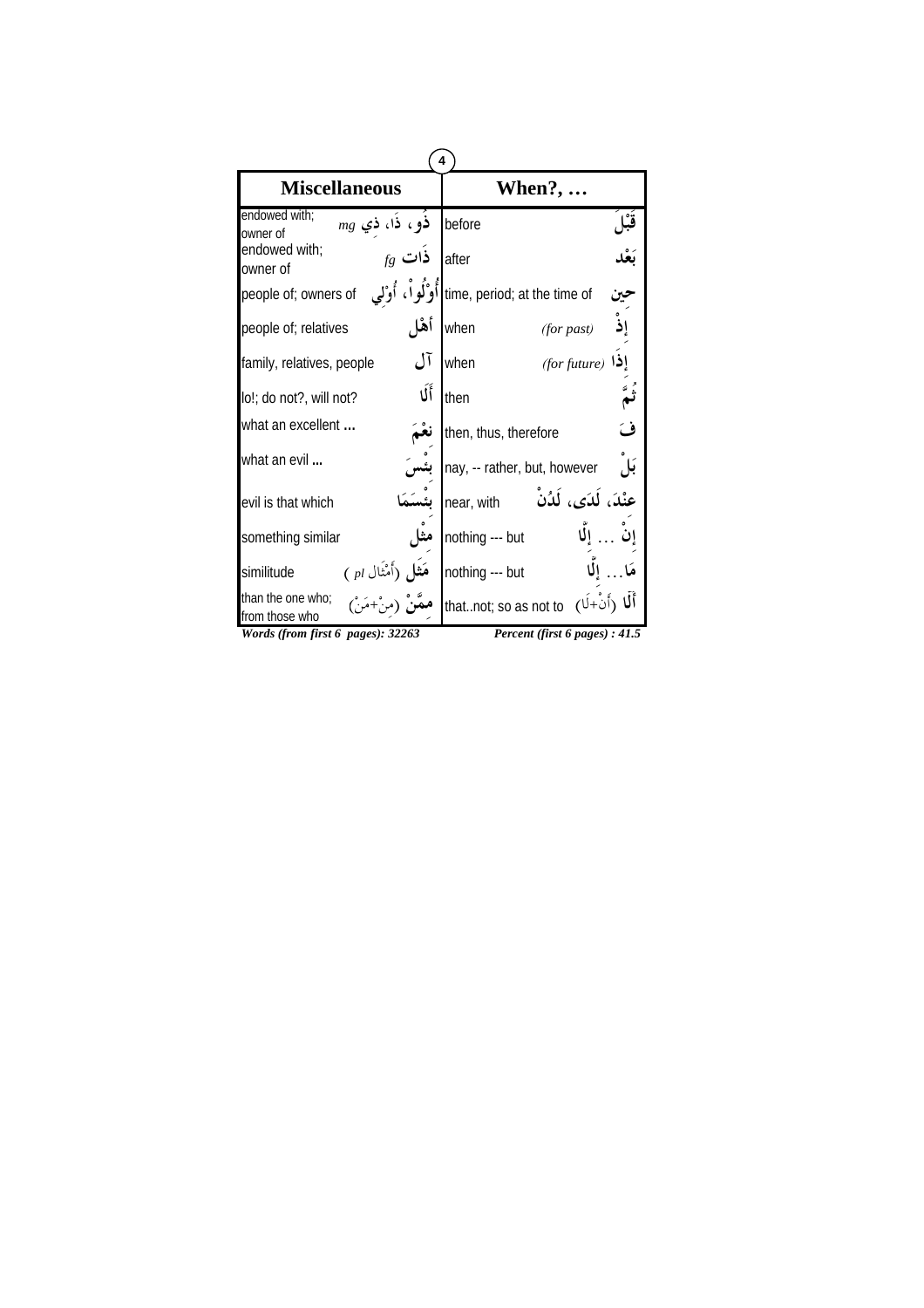| 5                                 |                |                                |                         |  |
|-----------------------------------|----------------|--------------------------------|-------------------------|--|
| Prepositions + $\ldots$           |                | <b>Prepositions</b>            |                         |  |
| with what; because                | بمَا           | with, in, from,                |                         |  |
| about what                        | عَمَّا         | about                          | ب<br>عَنْ<br>ك          |  |
| in what                           | فیمَا<br>کَمَا | in                             |                         |  |
| as, just as                       |                | as, like                       |                         |  |
| for what; for that which          | لمكا           | for                            | َلَ                     |  |
| out of what                       | ممَّا          | from                           | منْ                     |  |
| as to, as for                     | أَمَّا         | towards                        | إِلَى                   |  |
| if; either / or                   | إِمَّا         | by (of oath)                   | ر<br>ت                  |  |
| that                              | أتَمَا         | until                          |                         |  |
| verily; is but                    | إِنَّمَا       | on                             |                         |  |
| as if                             | كَأَنَّمَا     | with                           | حَتَّى<br>عَلَى<br>مَعَ |  |
| whenever                          | ݣْلْمَا        | and; by (of oath)              | ۇ                       |  |
| Words (from first 6 pages): 32263 |                | Percent (first 6 pages) : 41.5 |                         |  |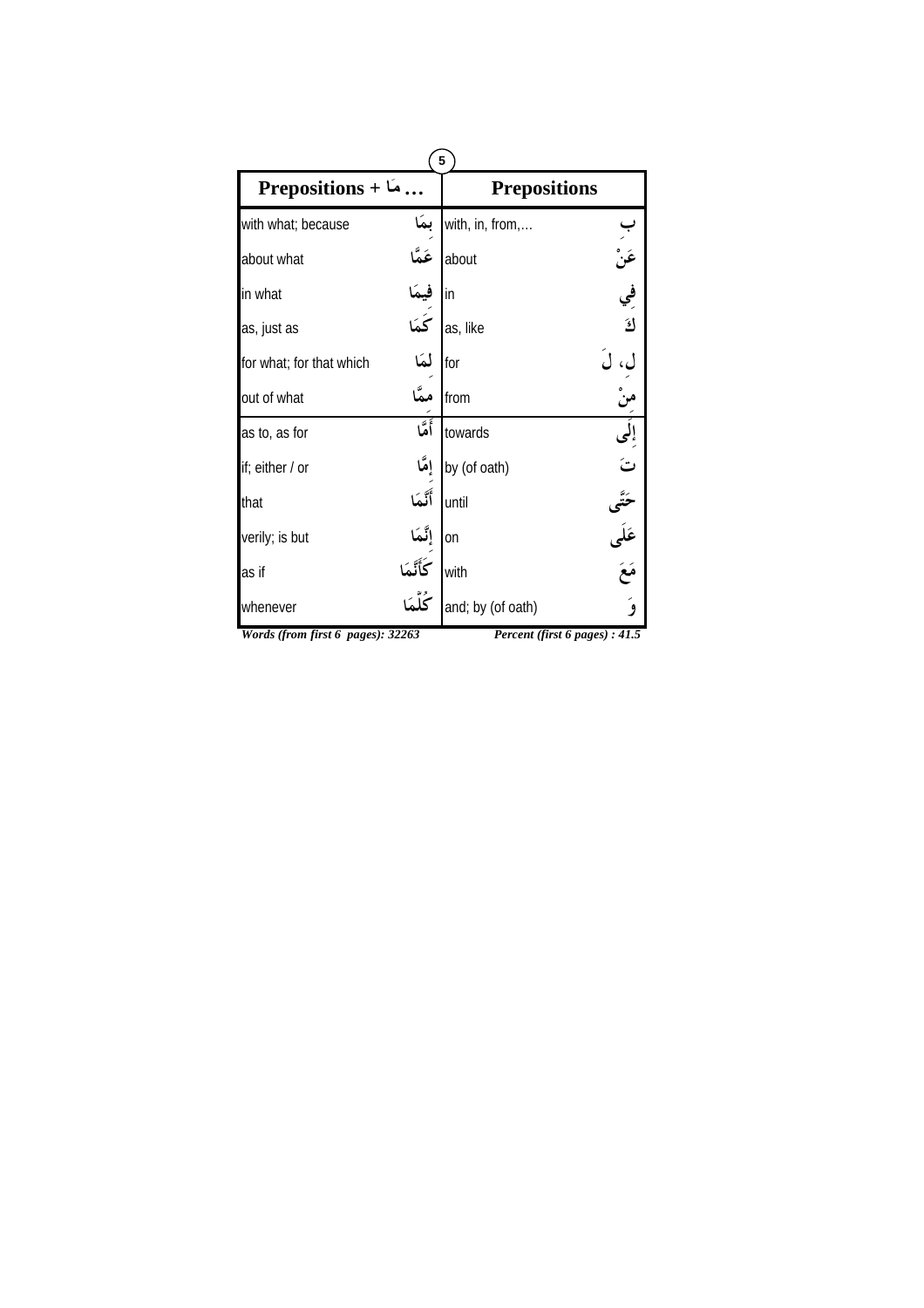| Prefix for verb,                                                                                                                               |                | Inna                                  |         |
|------------------------------------------------------------------------------------------------------------------------------------------------|----------------|---------------------------------------|---------|
| has (with أناضبي);<br>nas (with المسلمة );<br>surely (with الله ) ( مضارع ) will (for near future) ( )<br>will (for near future) ( سَ ( +فعل ) |                |                                       | إن      |
|                                                                                                                                                |                |                                       | أَنَّ   |
| las if سَوْڤَ (+فعل) (will (for future                                                                                                         |                |                                       | ػؘٲؘڹۘ۠ |
| will surely                                                                                                                                    |                | ل+فعل+ن $\bigcup$ but, however        |         |
| indeed                                                                                                                                         |                | perhaps, may be <b>لَقَلاْ</b> (+فعل) |         |
| indeed, surely                                                                                                                                 |                | that                                  | ء<br>أن |
| ل، لْ (أَمْر) (let <i>sb</i> do (imperative                                                                                                    |                | lif                                   | ٳڹۛ     |
| the                                                                                                                                            | $\int_0^{\pi}$ | alone                                 |         |
| or?                                                                                                                                            | أمُ            | possibly                              |         |
| 0r                                                                                                                                             | أو             | when                                  | لَمَّا  |
| some of                                                                                                                                        |                | if                                    |         |
| everyone; all                                                                                                                                  |                | O!                                    |         |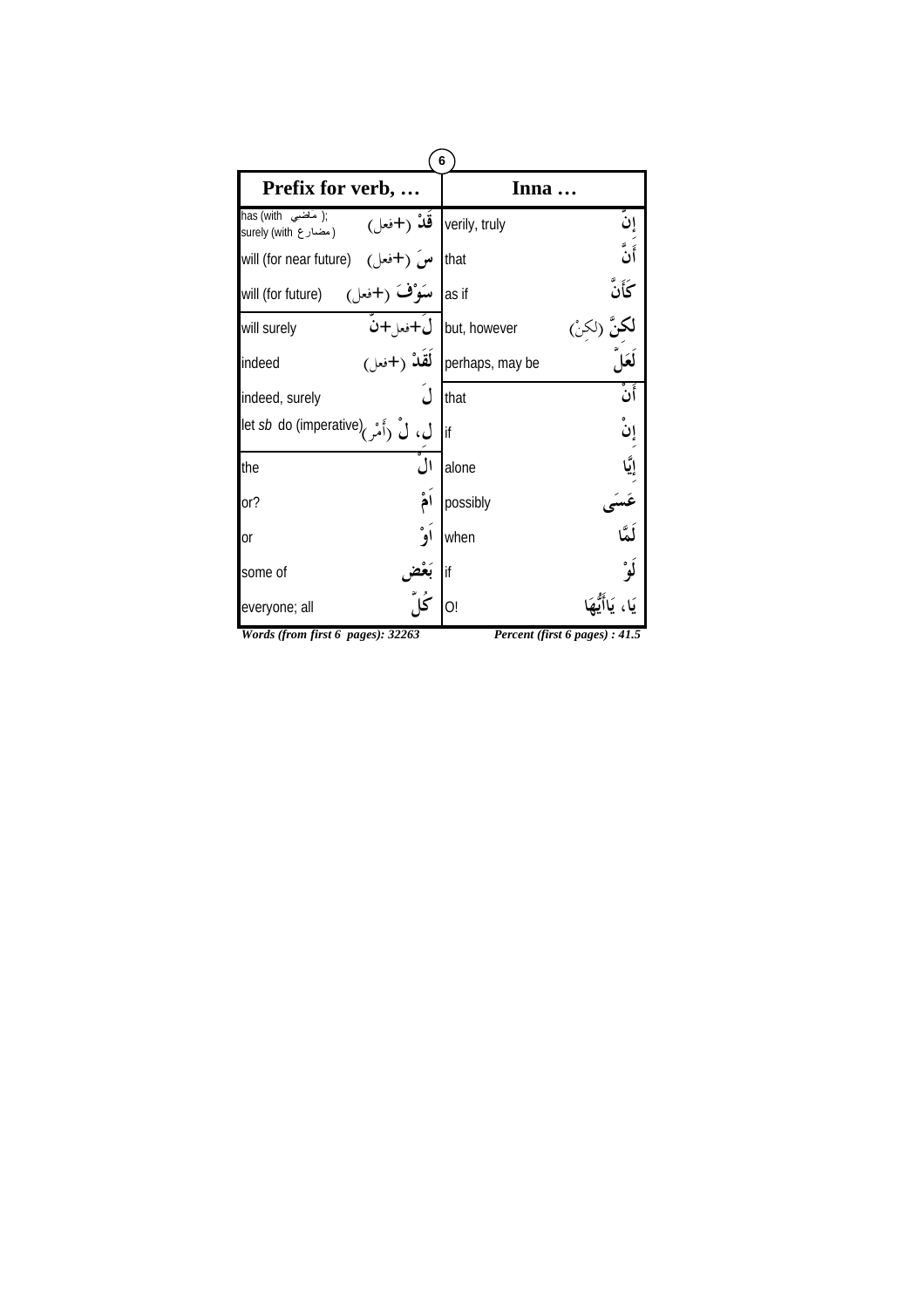| Some attributes (of Allah and others')       |      |      |                                  |                     |    |  |
|----------------------------------------------|------|------|----------------------------------|---------------------|----|--|
| knowing,<br>ever aware                       |      | 45   | first                            | أَوَّل (أُولَى $(f$ | 82 |  |
| Lord; Sustainer                              |      | 970  | آخمو (آخرَة fg)<br>last          |                     | 40 |  |
| Compassionate                                |      | 57   | $(f$ المحَو (أُخْرَى)<br>[ other |                     | 65 |  |
| peace                                        |      | 42   | trustworthy                      |                     | 14 |  |
| one who listens                              |      | 47   | one who sees clearly             |                     | 53 |  |
| grateful                                     |      | 24   | far                              |                     | 25 |  |
| mighty                                       |      | 99   | most forgiving                   |                     | 11 |  |
| most forgiving                               |      | 91   | protector                        |                     | 26 |  |
| All-powerful                                 | قدير | 45   | wise                             |                     | 97 |  |
| warner                                       |      | 44   | forbearing                       |                     | 15 |  |
| strong helper                                |      | 24   | praiseworthy                     |                     | 17 |  |
| one who takes care of<br>a thing for another |      | 24   | warm (friend);<br>boiling water  |                     | 20 |  |
| Total words (of this page):                  |      | 1977 |                                  | Percent so far:     | 44 |  |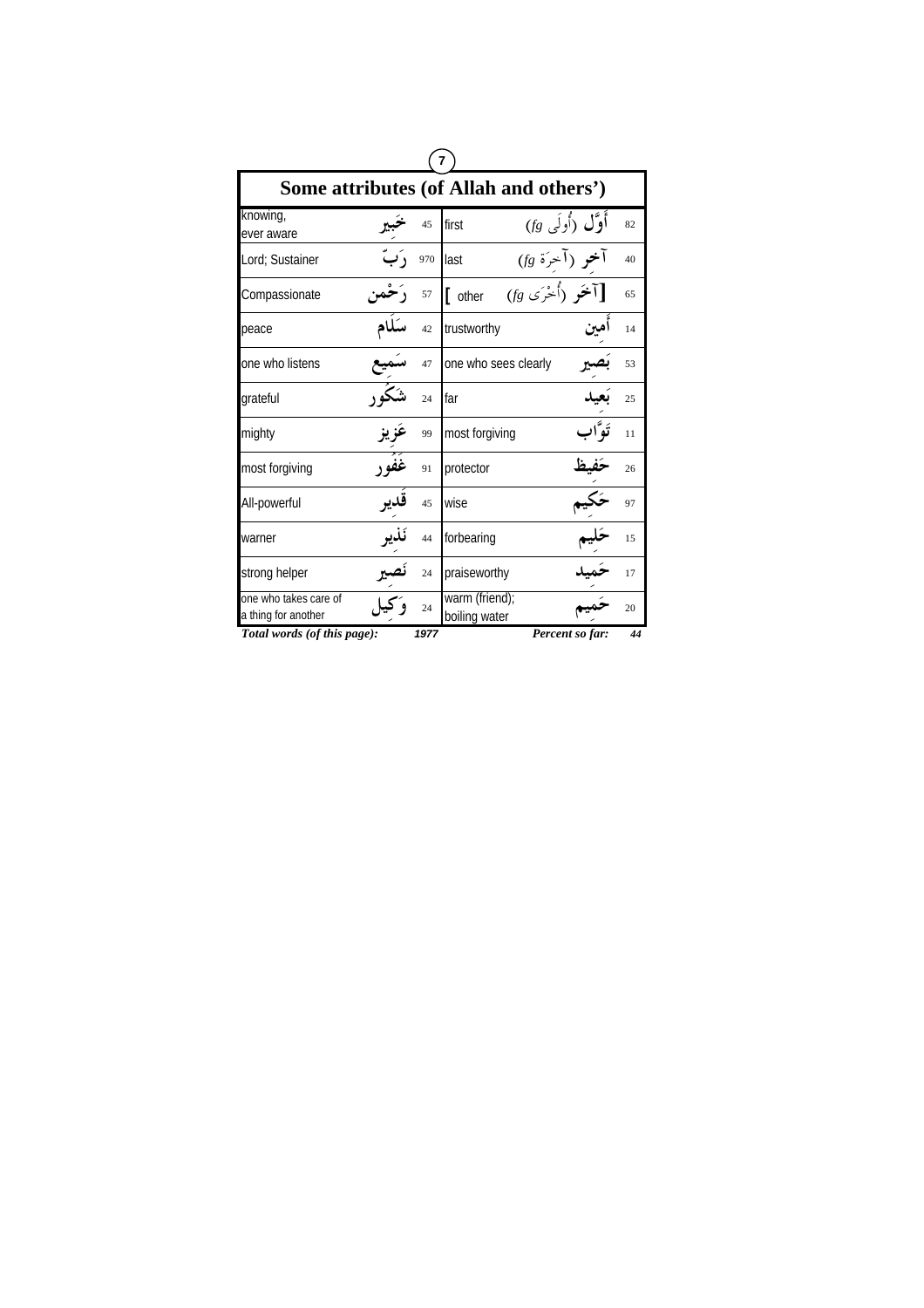|                                     |         | 8              |                                                                 |                 |                |
|-------------------------------------|---------|----------------|-----------------------------------------------------------------|-----------------|----------------|
| اسم تَفضيلMoun of Superiority       |         |                | Some attributes.                                                |                 |                |
| most severe                         | أشدّ    | 31             | severe; strong                                                  |                 | 52             |
| higher, superior                    | أعْلى   | 11             | high, exalted                                                   |                 | 11             |
| better-knowing,<br>more informed    | أعْلَم  | 49             | knower                                                          |                 | 162            |
| nearer                              | أَقْرَب | 19             | near                                                            |                 | 26             |
| bigger                              |         | 23             | <b>ر</b> (كَبِيرَة <i>tg)</i><br>بر (كَثيرَة <i>tg</i> )<br>big |                 | 44             |
| more; most                          | م<br>کف | 80             | plenty; much                                                    |                 | 74             |
| better                              |         | 36             | quick; swift; fast                                              |                 | 10             |
| more entitled; more<br>worthy       |         | 10             | merciful                                                        |                 | 182            |
| nearer; more likely;<br>lower; less | أَدْنَى | 12             | supreme                                                         |                 | 107            |
| more unjust                         | أظْلَم  | 16             | $(f$ قَليلَة)<br>little                                         |                 | 71             |
| better guided                       | أهْدَى  | $\overline{7}$ | noble; honorable;<br>generous                                   |                 | 27             |
| nearer, closer; woe                 | أوْلَى  | 11             | subtle                                                          |                 | $\overline{7}$ |
| Total words (of this page):         |         | 1078           |                                                                 | Percent so far: | 45.4           |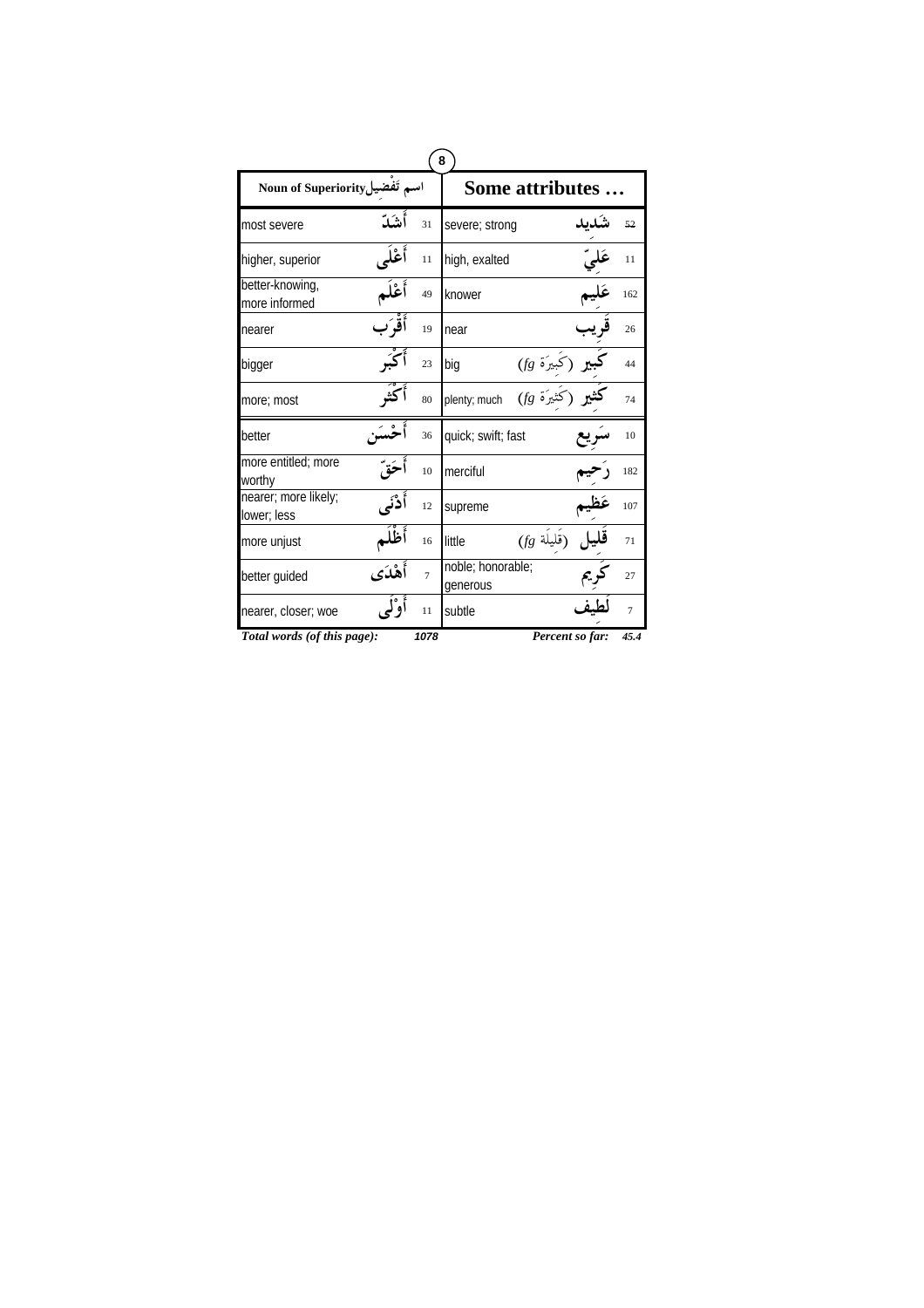| 9                      |                                               |      |                                                    |      |  |  |
|------------------------|-----------------------------------------------|------|----------------------------------------------------|------|--|--|
|                        | <b>Prophets and </b>                          |      | Allah's Signs                                      |      |  |  |
| Messenger              | $(\rho l, \hat{\mathcal{L}}^{\star} )$ رَمسُل | 332  | $(\rho l)$ اً (آيَات $\rho$<br>sign                | 382  |  |  |
| Prophet                | بى<br>~                                       | 75   | $(\rho l)$ بَيْنَة $(\vec{r}$ بَيْنَات<br>evidence | 71   |  |  |
| Prophets               | نَبِيُّون، نَبِيِّين، أَنْبِيَاءِ             |      | Qur'an; reading,<br>قَوْآن<br>recitation           | 70   |  |  |
| إبراهيم                | آدَم نُوح                                     | 137  | أَنْعَام<br>cattle                                 | 32   |  |  |
|                        | إسْمَاعيل إِسْحَاق<br>لو ط                    | 56   | جَبَل(جَبَال pl)<br>mountain                       | 39   |  |  |
| و مئم                  | يَعْقُوب(إِسْرَائِيل)                         | 86   | sea; large river                                   | 38   |  |  |
| صالح                   | و ره<br>شعد<br>هُو د                          | 30   | sun                                                | 33   |  |  |
|                        | مَوسَى عيسَى ابنُ ۖ مَرْيَمَ                  | 195  | قمَہ<br>moon                                       | 33   |  |  |
| Satan (pl              | <b>شَيْطَانْ</b> (شَيَاطِين                   | 88   | نيل<br>night                                       | 80   |  |  |
| Pharaoh                | فرْعَوْن                                      | 74   | نَهَار<br>day                                      | 57   |  |  |
| People of Hud (pbuh)   | عَاد                                          | 24   | أدْض<br>earth                                      | 461  |  |  |
| People of Salih (pbuh) | ثمُو د                                        | 26   | (سَمَاوات <sub>pl</sub> )<br>sky                   | 310  |  |  |
|                        | Total words (of this page):                   | 2729 | Percent so far:                                    | 48.9 |  |  |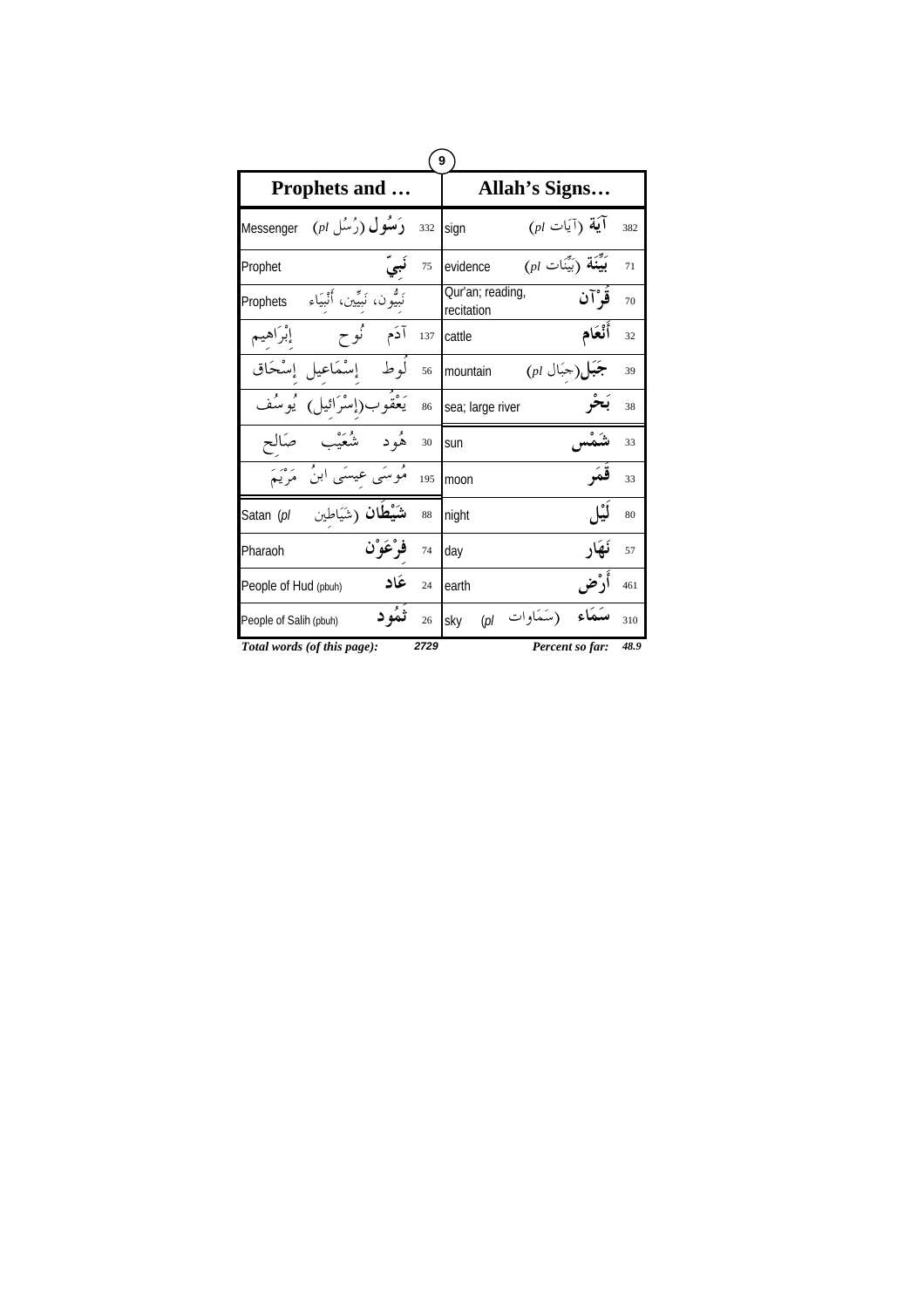|                                               |                   | (10)                          |                                     |      |  |  |  |  |
|-----------------------------------------------|-------------------|-------------------------------|-------------------------------------|------|--|--|--|--|
|                                               | Last day, $\dots$ |                               |                                     |      |  |  |  |  |
| companion,<br>ب(أصْحَاب)<br>fellow            | 94                | forever; ever                 | أَكدًا                              | 28   |  |  |  |  |
| عَاقِبَة<br>end                               | 32                | reward                        | أُجْرِ (أُجُور pl)                  | 105  |  |  |  |  |
| عَذَاب<br>torment                             | 322               | term                          | أجَإ                                | 52   |  |  |  |  |
| chastisement (as a<br>عقَاب<br>result of sin) | 20                | the Hereafter                 | الْآخرَة                            | 115  |  |  |  |  |
| قيَامَة<br>Resurrection                       | 70                | painful                       |                                     | 72   |  |  |  |  |
| meeting                                       | لقاء<br>24        | reward                        | ڻه َاپ                              | 13   |  |  |  |  |
| fixed                                         | 21                | hellfire                      |                                     | 26   |  |  |  |  |
| fire                                          | ئار<br>145        | reward                        | جَزَاء                              | 42   |  |  |  |  |
| $($ بَهَر (أَنْهَار $\rho$<br>river           | 54                | garden                        | $(\rho l)$ جَنَّة (جَنَّات $\rho l$ | 147  |  |  |  |  |
| woe unto                                      | وَيْل<br>40       | the Hell                      |                                     | 77   |  |  |  |  |
| $(pl$ يَوْم (أَيَّام $p$<br>day               | 393               | reckoning                     |                                     | 39   |  |  |  |  |
| يَوْ مَئذ<br>that day                         | 70                | hour (day of<br>resurrection) | يبكاعكة                             | 47   |  |  |  |  |
| Total words (of this page):                   | 2048              |                               | Percent so far:                     | 51.6 |  |  |  |  |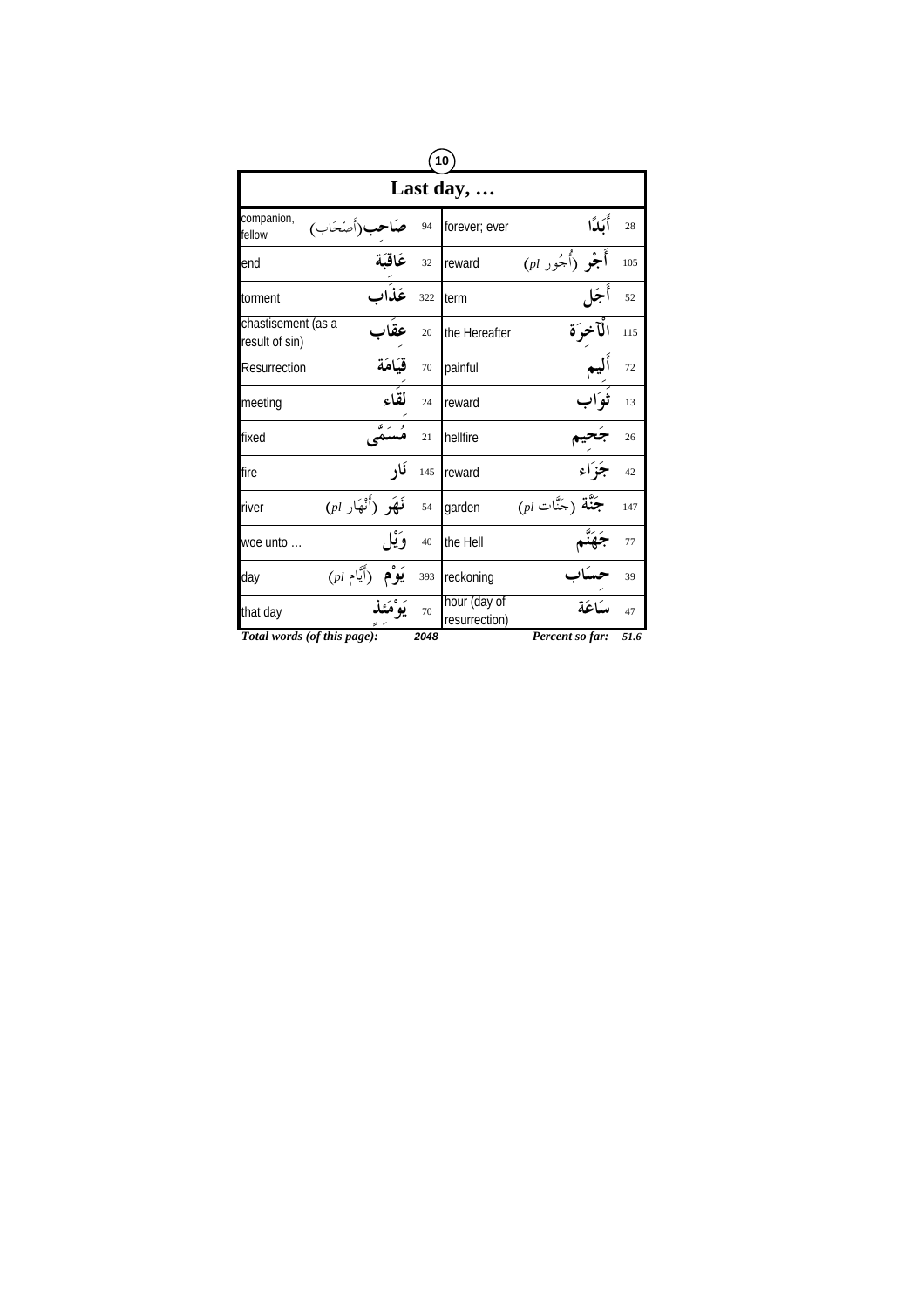|                                                   |      | 11                    |                                      |      |
|---------------------------------------------------|------|-----------------------|--------------------------------------|------|
| Deen,                                             |      | Faith,                |                                      |      |
| أَهْوِ (أَمُورا $\mu$ )<br>matter; affair         | 13   | one                   | أَحَله (إحْدَى fg)                   | 85   |
| تَقْوَى<br>piety; fear; protection                | 17   | god; deity            | $(\rho l$ إِلَٰهِ $\tilde{l}$ (آلهَة | 34   |
| truth, true; right                                | 247  | partner,<br>associate | <b>ريك(</b> شُرَكَاء pl)             | 40   |
| باطا ِ<br>falsehood                               | 26   | witness               | شَهَادَة                             | 26   |
| wisdom                                            | 20   | throne                |                                      | 26   |
| praise                                            | 43   | unseen, hidden        |                                      | 29   |
| religion; law;<br>دين<br>judgement                | 92   | unseen                |                                      | 49   |
| أكاة<br>poor-due, charity                         | 32   | book                  | كتُب ( q )                           | 261  |
| witness,<br><b>ىپبلە</b> (شُهَدَاء pl)<br>present | 56   | word                  |                                      | 42   |
| prayer                                            | 83   | angel                 | $(\rho l$ هَلْك (مَلَائكَة           | 88   |
| clear, self-<br>expressive                        | 119  | covenant, treaty      | مىثاق                                | 25   |
| نو ر<br>light                                     | 43   | one                   | <b>ئلہ (وَاحدَة fg)</b>              | 61   |
| Total words (of this page):                       | 1557 |                       | Percent so far:                      | 53.6 |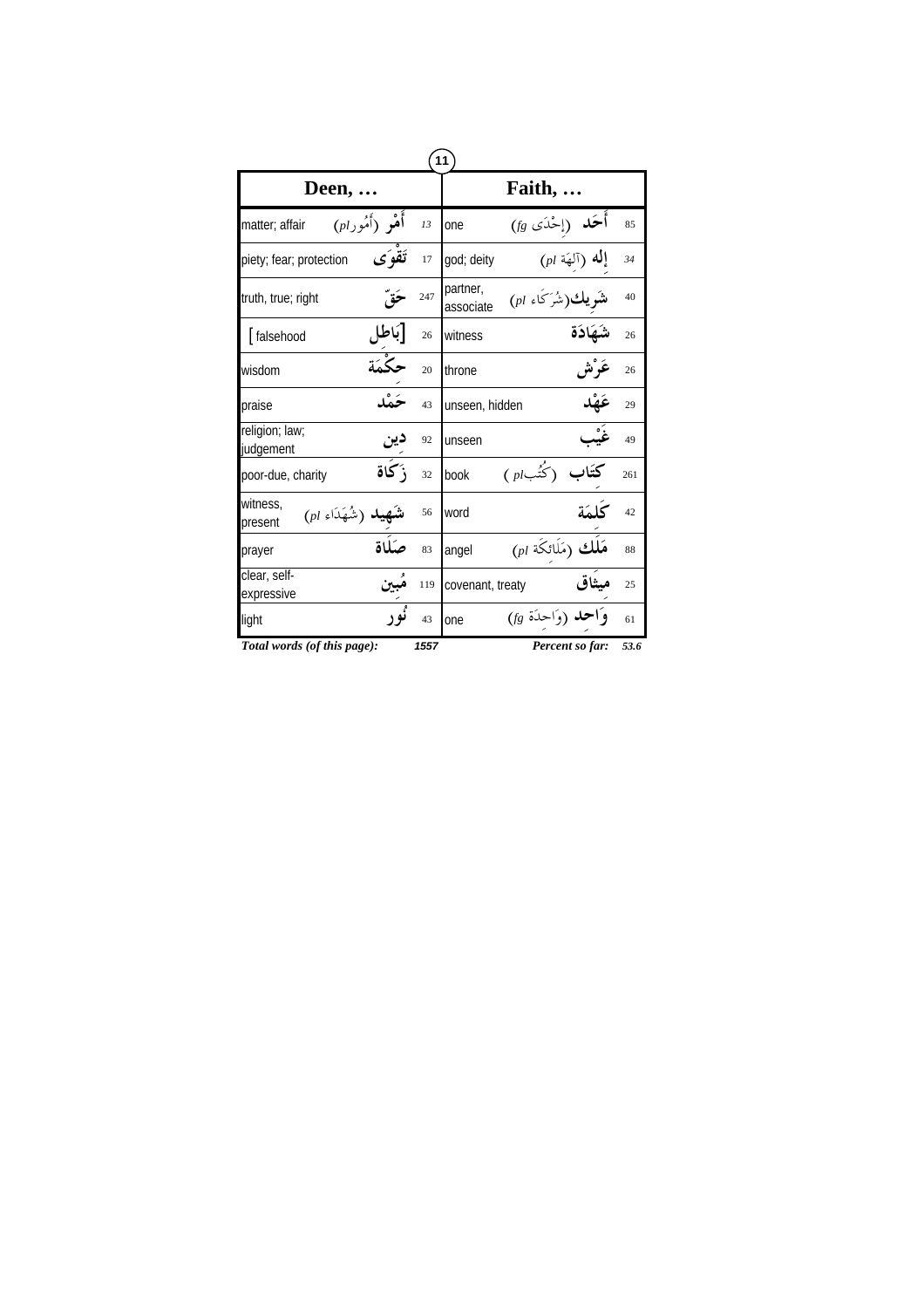| $\mathbf{12}$                                                    |      |                                 |                        |      |  |  |
|------------------------------------------------------------------|------|---------------------------------|------------------------|------|--|--|
| Deeds,                                                           |      | Blessings, .                    |                        |      |  |  |
| actions, deeds,<br>أَعْمَال <sub>ا0</sub><br>works               | 41   | favors                          | $_{pl}$ آلماء $_{pl}$  | 34   |  |  |
| qood<br>$(pl$ حَسَنَة $\widetilde{\mathcal{C}}$ سَنَات<br>(deed) | 31   | authority; warrant              | سُلْطَان               | 37   |  |  |
| $(\rho l$ سَيِّئَة (سَيِّئَات)<br>evil, bad                      | 68   | grace                           |                        | 84   |  |  |
| good, better                                                     | 186  | water                           | مكاء                   | 63   |  |  |
| شَرَّ<br>evil, bad, worse                                        | 29   | dominion, reign                 | هُڵلاء،                | 48   |  |  |
| sin                                                              | 35   | favor                           | نعْمَة                 | 37   |  |  |
| $(\rho l \hookrightarrow \hat{c}$ فَلْب<br>sin                   | 37   | all                             | أَجْمَعُو ن، أَجْمَعين | 26   |  |  |
| sin                                                              | 25   | permission                      | إذن                    | 39   |  |  |
| ځرام<br>unlawful                                                 | 26   | punishment; power;<br>adversity |                        | 25   |  |  |
| $(\rho l$ اسْمَاء)<br>name                                       | 27   | all, everybody                  |                        | 53   |  |  |
| discourse:<br><b>حَديث</b> (أحَاديث <sub>)</sub><br>speech       | 23   | same; equal; level;<br>fair     | ميبوَاء                | 27   |  |  |
| $\overline{p}$ طُّسَة (طَّسَّات (pl)<br>qood                     | 30   | party, group                    |                        | 33   |  |  |
| Total words (of this page):                                      | 1064 |                                 | Percent so far:        | 54.9 |  |  |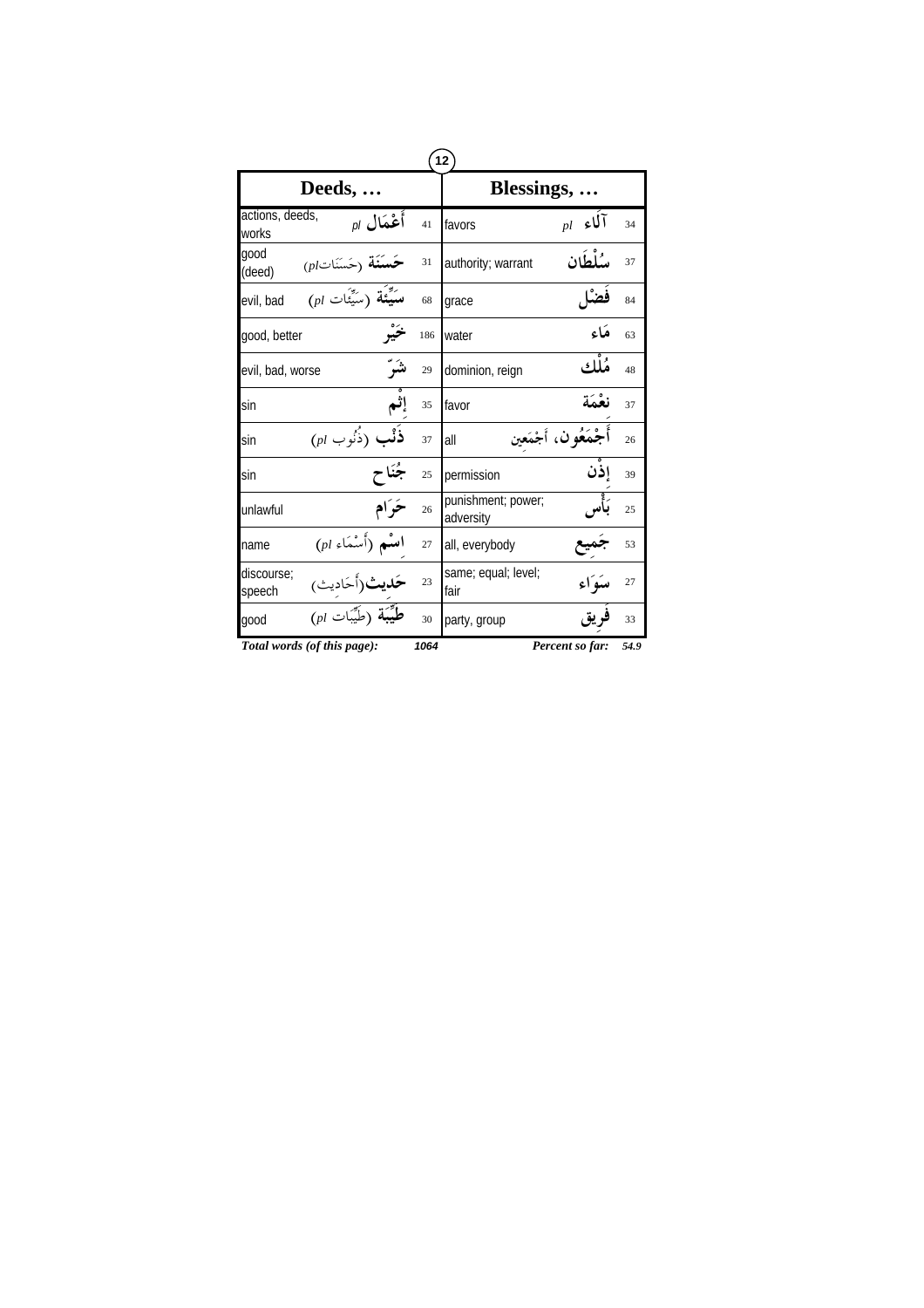| 13                          |                                                        |      |                     |                                                          |                  |      |  |
|-----------------------------|--------------------------------------------------------|------|---------------------|----------------------------------------------------------|------------------|------|--|
| Relatives,                  |                                                        |      | Self (body parts)   |                                                          |                  |      |  |
| mother                      | $(\rho l$ أُمَّ (أُمَّهَات $\rho$                      | 35   | face                | $(\rho l \rightarrow \stackrel{1}{\sim} \epsilon)$ وَجْه |                  | 72   |  |
| father<br>(p <sub>l</sub> ) | أَب، أَبَت (آبَاء                                      | 117  | eye; spring         | $(\rho l)$ عَيْنِ (أَعْيُن                               |                  | 47   |  |
| wife:<br>husband            | $(\rho l$ ذَوْج (أَزْوَاج                              | 76   | sights              |                                                          | $_{pl}$ أَبْصَار | 38   |  |
| man                         | <b>رَجُل (</b> رجَال pl)                               | 57   | mouths              |                                                          | $_{pl}$ أَفْوَاه | 21   |  |
| woman                       | $(\mathit{pl} \mathrel{\tilde{\psi}})$ اهْرَأَة (نسَاء | 83   | tongue;<br>language | لسَان (أَلْسنَة pl)                                      |                  | 25   |  |
| child                       | $(\rho l \text{ i}^{\beta})$ وَلَك و                   | 56   | heart               | $\overline{(\rho l \hookrightarrow) }$ قَلْب             |                  | 132  |  |
| father                      | وَ <b>الله</b> (وَالدَّيْنِ al)                        | 20   | breast              | $(\rho l_-, \hat{\mathcal{L}})$ صَلاْدِ صَدُور           |                  | 44   |  |
| descendants;<br>children    | ذُرِّيَّة                                              | 32   | hand                | $($ يَلا $(\vec{r}^{\,l})$ يْدي                          |                  | 118  |  |
| son                         | ابٌن                                                   | 41   | foot                | د جُلٌ (أَرْجُلِ pl)                                     |                  | 15   |  |
| pl.<br>sons                 | بَنُون، بَنين، أَبْنَاء                                | 22   | soul                | $(\rho l, \hat{\mu})$ نَفْس                              |                  | 293  |  |
| brother                     | <b>أخ</b> (أخُو، أخَا، أُحيى                           | 67   | soul, spirit        |                                                          | رو ح             | 21   |  |
| brothers                    | $_{pl}$ إخْوَان                                        | 22   | power, strength     |                                                          | قوءٌة            | 28   |  |
| Total words (of this page): |                                                        | 1482 |                     | Percent so far:                                          |                  | 56.8 |  |